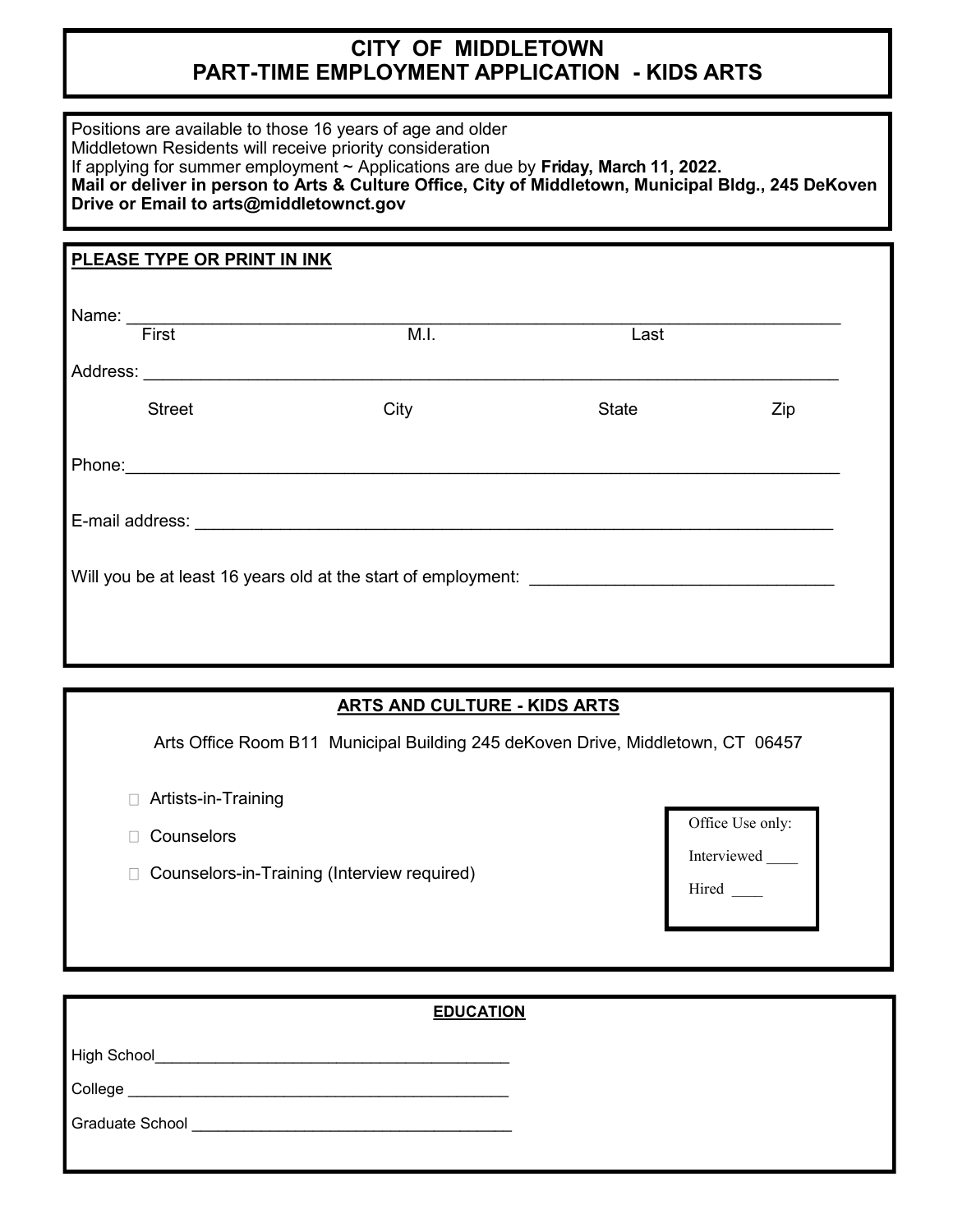|                                                                                                                | <b>Employment History</b>                                               |                     |  |
|----------------------------------------------------------------------------------------------------------------|-------------------------------------------------------------------------|---------------------|--|
|                                                                                                                |                                                                         |                     |  |
|                                                                                                                |                                                                         |                     |  |
| Address: Street                                                                                                |                                                                         |                     |  |
|                                                                                                                | City                                                                    | State<br>Zip        |  |
|                                                                                                                |                                                                         |                     |  |
|                                                                                                                |                                                                         |                     |  |
| Reason for leaving: www.assett.com/www.assett.com/www.assett.com/www.assett.com/www.assett.com/www.assett.com/ |                                                                         |                     |  |
|                                                                                                                |                                                                         |                     |  |
|                                                                                                                |                                                                         |                     |  |
|                                                                                                                |                                                                         |                     |  |
|                                                                                                                |                                                                         |                     |  |
|                                                                                                                |                                                                         |                     |  |
| Street                                                                                                         | $\overline{\text{City}}$                                                | <b>State</b><br>Zip |  |
|                                                                                                                |                                                                         |                     |  |
|                                                                                                                |                                                                         |                     |  |
|                                                                                                                |                                                                         |                     |  |
|                                                                                                                |                                                                         |                     |  |
|                                                                                                                | *Any additional employment history may be attached to this application* |                     |  |
|                                                                                                                |                                                                         |                     |  |
|                                                                                                                |                                                                         |                     |  |

#### **RELATED EXPERIENCE**

List any other experiences, certifications, other activities (such as CPR/First Aid, volunteer work, clubs, sports, special recognition, member of organizations, etc.)

## **ALL POSITIONS SUBJECT TO BUDGETARY AND/OR PROGRAM CHANGES**

 $\mathcal{L}_\mathcal{L} = \mathcal{L}_\mathcal{L} = \mathcal{L}_\mathcal{L} = \mathcal{L}_\mathcal{L} = \mathcal{L}_\mathcal{L} = \mathcal{L}_\mathcal{L} = \mathcal{L}_\mathcal{L} = \mathcal{L}_\mathcal{L} = \mathcal{L}_\mathcal{L} = \mathcal{L}_\mathcal{L} = \mathcal{L}_\mathcal{L} = \mathcal{L}_\mathcal{L} = \mathcal{L}_\mathcal{L} = \mathcal{L}_\mathcal{L} = \mathcal{L}_\mathcal{L} = \mathcal{L}_\mathcal{L} = \mathcal{L}_\mathcal{L}$ \_\_\_\_\_\_\_\_\_\_\_\_\_\_\_\_\_\_\_\_\_\_\_\_\_\_\_\_\_\_\_\_\_\_\_\_\_\_\_\_\_\_\_\_\_\_\_\_\_\_\_\_\_\_\_\_\_\_\_\_\_\_\_\_\_\_\_\_\_\_\_\_\_\_\_\_\_\_\_\_\_\_\_\_\_\_\_\_\_\_\_\_\_\_

**Hiring Process**: The hiring process may include an application, an interview, a background investigation which may include finger printing and post offer drug screening. Failure to pass any facet of this process may result in disqualification or the withdrawal of any offer of employment. Applications submitted for employment may be public records. The City of Middletown cannot assume responsibility for the confidentiality of information provided on an employment application. I have read the above statements and understand them.

**Signature**:\_\_\_\_\_\_\_\_\_\_\_\_\_\_\_\_\_\_\_\_\_\_\_\_\_\_\_\_\_\_\_\_\_\_\_\_\_\_\_\_\_\_\_\_\_\_\_\_\_\_\_\_\_\_\_\_Date:\_\_\_\_\_\_\_\_\_\_\_\_\_\_\_\_\_\_\_\_\_\_\_\_\_\_

I certify, under Middletown ordinance 74-2 (formerly Section 20-29), which is available upon request, that I have read this application and supporting information and that all information provided is true, correct, complete and not misleading to the best of my knowledge and belief. I understand that the City will rely upon this information in considering my application for employment and that if I knowingly make misstatements or omissions of facts I am subject to disqualification, dismissal from employment, or prosecution for false statement under the General Statutes; and, that the City, or its insurance company or other party by or on behalf of the City will not be responsible for any loss resulting from incorrect or incomplete information in the application or supporting material. I give consent for you to check with all persons and companies cited on the employment application, except my present employer, if so noted, and release them from all liability for damage for providing the information. I will be residing at the summer address given herein during the course of employment. I have read the above statements and understand them.

**Applicant Signature** <br> **Applicant Signature**